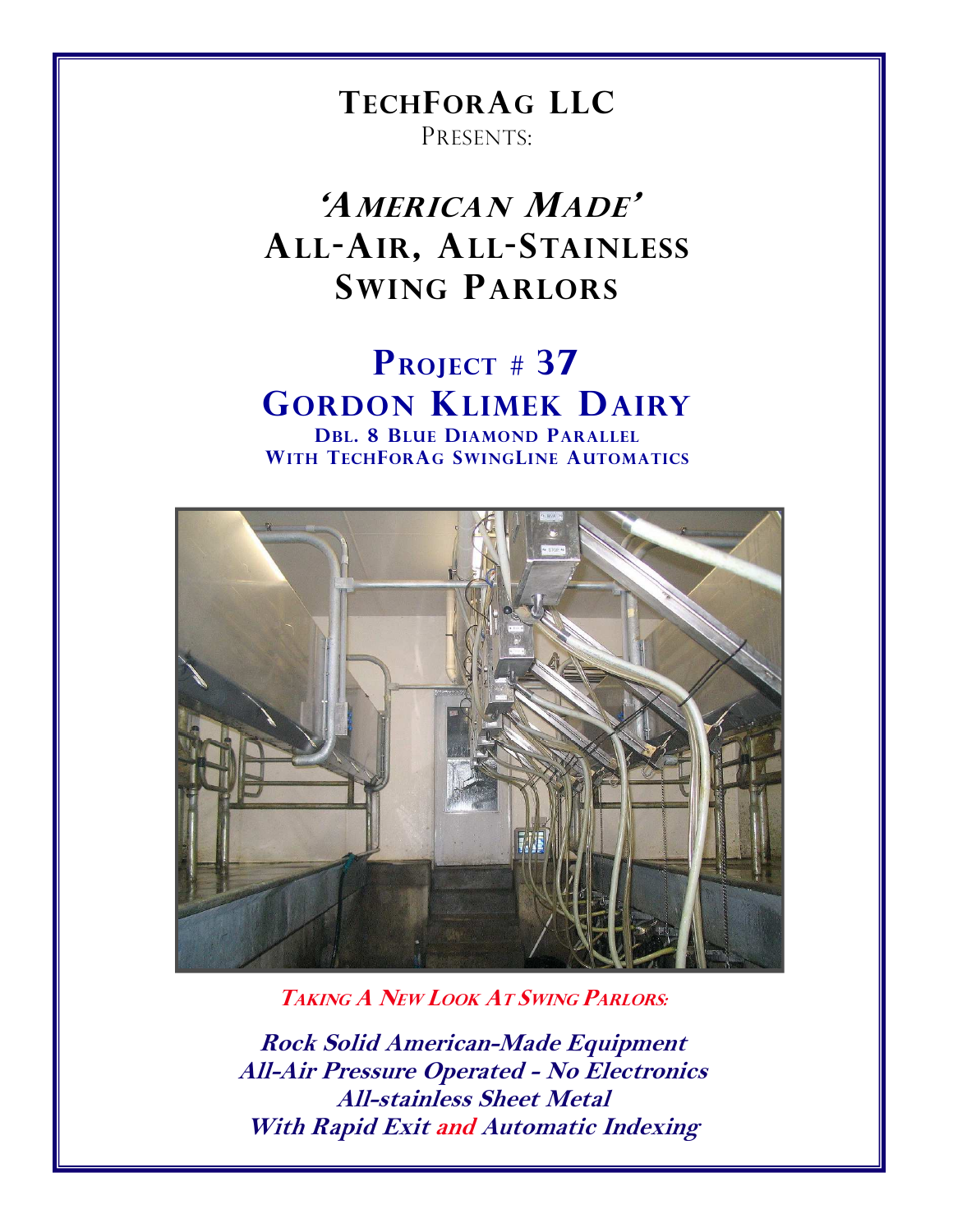## PROJECT # 37 GORDON KLIMEK DAIRY, PESHTIGO, WI INSTALLED NOVEMBER 2006

#### Background

I's always the same story: after milking for 4 years in the old stanchion barn the knees are shot. For Gordon the choice was clear - either get into a parlor or get out of dairying. But he holds are parlor with the milk fr t's always the same story: after milking for 40 years in the old stanchion barn the knees are shot. For Gordon the choice was clear - either get into a parlor or get out of dairying. But how cows?

Gordon took a couple three years to study parlors. HerringBones, Parallels, ParaBones, SideOpeners, Lo-Line Parlors with double units and Swing Parlors with single units down the middle. In the end, he worked out a plan together with Jim Kudick of Modern Dairy Service, Luxemburg, WI (920-845-5725) and decided on a dbl. 8 Blue Diamond parlor with Germania Model Es, converted to SwingLine Es by Technology for Agriculture.

End Result: "It used to take us three hrs to milk 90 cows with two people switching groups twice (15 cows/man/hr). Now I milk them by myself in about an hour and a half (60 cows/man/hr) and if I want to take a couple of days off, impossible before, my son Dan can look after the cows - it's strictly a one man operation."

Life is Good!

### At What Investment?

About for \$49,000 for the equipment and may be \$30,000 for the building and holding pen. There's no crowd gate, instead a couple of swinging gates keep the cows together.

Gordon kept the cost down by utilizing the existing milk house and CIP System, as well as the original utility room and vacuum system. He added a small air compressor and replaced the old glass with a new stainless receiver.

### HerringBone, ParaBone or Parallel?

It's the most often asked question. In principle, SwingLines can be adapted to any stall configura-

- Herringbones are the cleanest way of milking and cows adapt to the parlor after a just couple of days. You can see more of the cows, bump them for pregnancies and inject Oxytocin when needed. You have a choice of Conventional or Rapid Exit.
- ParaBones are the least costly, but incoming cow traffic needs to be smooth and orderly or heifers will turn around. You can choose Conventional or Rapid Exit.
- Cows are more difficult to train into a Parallel and you have to make peace with the blessings that come from above. Large cows, those weighing 1,800 and 2,000 lbs have a very difficult time getting into and out of Parallels. Conventional Exit not available.
- HerringBones and Parallels stalls cost about the same. HerringBones take more steel because they are longer. Parallels require the additional Sequencing Gate, which also make cow entry more difficult and require maintenance as time goes by.
- There's no difference at the rate cows kick in either configuration. Whether or not cows kick depends on how they are treated. Injuries are rare in any case and occur at about the same rate in all parlors.
- There's no difference in the size of buildings. After all whether you park 20 cows this way or that takes the same space. They require 2 ft x 7 ft or 14 sq ft either way. Buildings for HerringBones are longer and narrower (28 to 30 ft), shorter and wider (38 to 40 ft) for Parallels. Besides, you'll pay slightly more for wider rafters.

#### Bottom Line:

 For the cleanest, most civilized way of milking choose a Rapid Exit HerringBone.

For the absolutely, positively lowest cost go with a Conventional Exit ParaBone.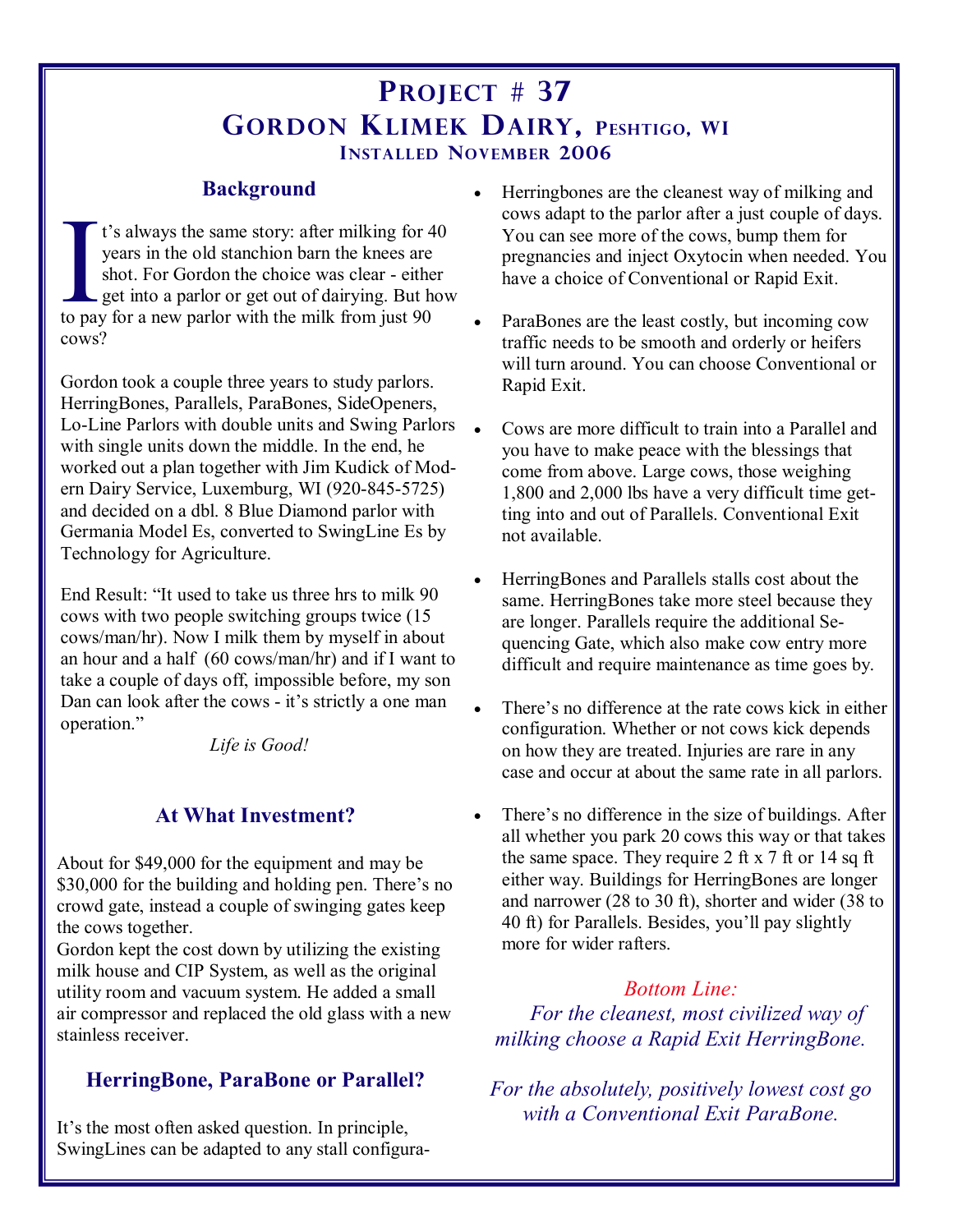#### Parlor Planning

Where to put the parlor? Into the center of the stanchion barn? Up on the hill? Gordon decided on a small building off to the side of the stanchion barn with the holding pen at the far end. When the cows leave the parlor (with teats wet from post dipping) they walk right back in the stanchions, no worry about freezing teats.





Simplest Possible Holding Pen (In February 2007 Gordon couldn't move manure for a couple of weeks)

### New From Technology For Agriculture Germania Model Es Converted to SwingLine Es

The best ideas always come from Dairymen - some time in 2006 Lee Ratachyk, milking 140 cows thru a dbl. 6 SwingLine parlor near Green Bay, was looking for Automatics, hopefully less costly to maintain than the all-plastic, electronic units he had been milking with for some years and wondering whether the all-air, all-stainless Germania Model E could be adapted to his situation. Can do….

#### Design Details

#### • Open Center of Pit

We install the Automatics in the center of the pit. Control Box remains stationary at all times. Like a pendulum, only the cylinder swings from side to side. Much easier than moving the entire unit.



Wide open center - only the retract cylinder swings across the pit. Hoses swing with the cylinders

• Rest Hook Supports the Cylinder at the Udder There's a 'Rest Hook' at each station, supporting the cylinder. At the end of milking a chain pulls the claw out and up, rather than horizontally halfway across the pit.

#### **Start Button at Your Fingertips**

Better yet, there's no need to reach up to the box to start the unit.. We integrated a remote button into the end of the cylinder, right at your fingertips.